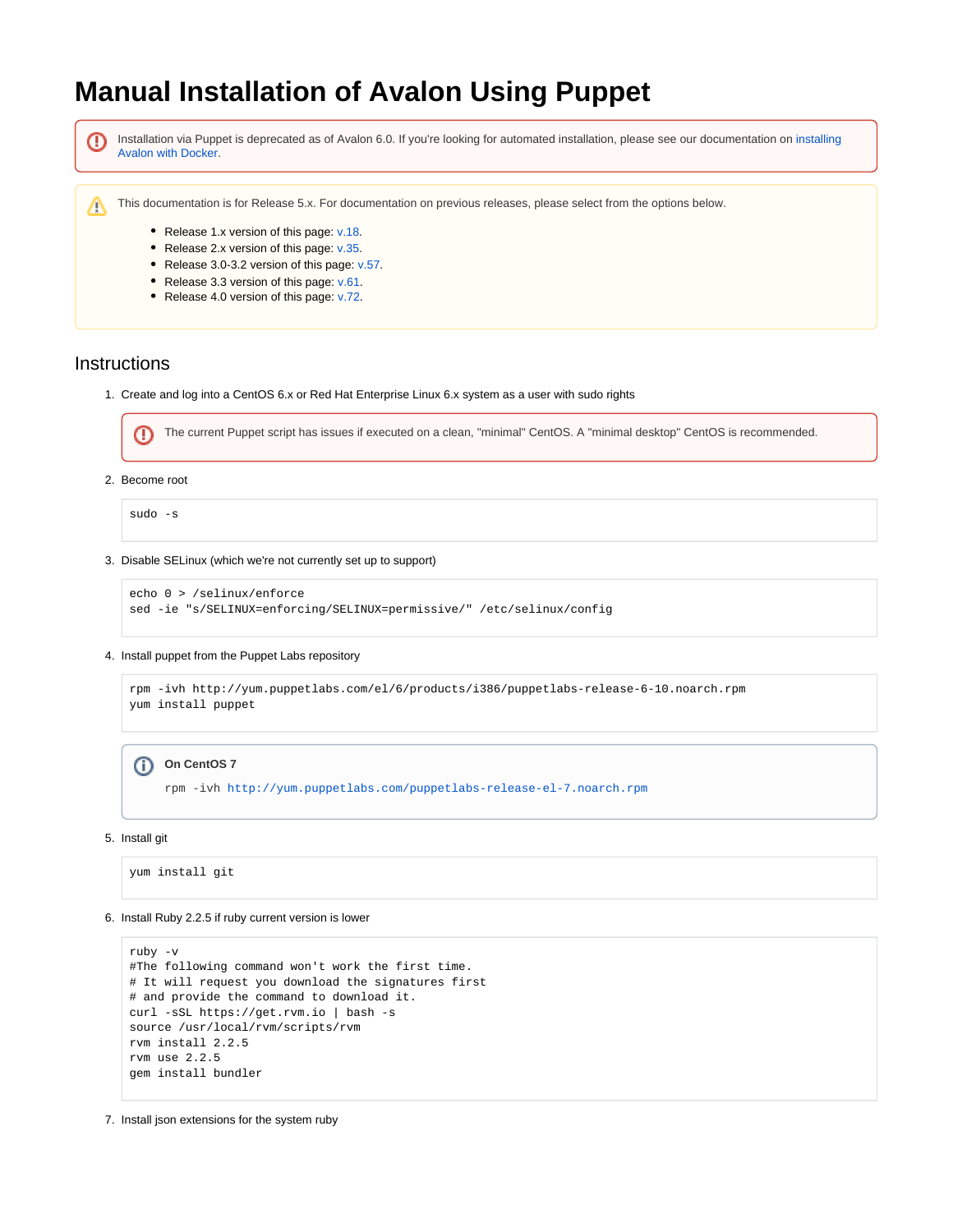gem install ruby-json

#### 8. Clone the Avalon install script

```
git clone --recursive --depth 1 https://github.com/avalonmediasystem/avalon-installer.git -b 5.x-stable
cd avalon-installer
```
#### 9. Set up the installation variables

```
export INSTALL DIR=`pwd`
ln -s $INSTALL_DIR/files /etc/puppet/avalon_files
```
10. Collect facts to feed to puppet about your installation, the following will create hiera/data/custom.yami

```
ruby -r './fact_gatherer.rb' -e 'FactGatherer.gather_facts'
```
#### **Facter can't detect some early CentOS 7 versions, if so run**

yum update

#### 11. Execute the puppet script

```
rvm system do puppet apply --fileserverconfig=$INSTALL_DIR/fileserver.conf \
--modulepath=$INSTALL_DIR/modules --hiera_config=$INSTALL_DIR/hiera/hiera.yaml \
--templatedir=$INSTALL_DIR/templates manifests/init.pp --detailed-exitcodes
```
It is important to give a hostname when asked, otherwise Avalon/Fedora may not work. G) If you see errors like "Could not prefetch firewall provider 'iptables'", then running `iptables --flush` will help.

### Be patient. The manifest needs to download, install and configure a whole lot of dependencies and servers. This could take 30 minutes or more even with a fast connection.

12. When the script finishes, open a web browser and connect to the public address for your server (e.g., <http://avalon.example.edu/>) Create a new user with email [archivist1@example.com](mailto:archivist1@example.com), this is the default collection\_manager and group\_manager.

**NOTE:** Puppet needs to download dozens of system packages, software distributions, source files, and other information, largely from trusted third party repositories. Sometimes, one or more repositories might be offline, unresponsive, or otherwise unavailable, causing Puppet to display a series of errors about failed dependencies. Fortunately, Puppet can usually figure out how to make things right. Simply repeat the puppet apply . . . command in step 11 to try to repair the install.

## **[Ports](https://github.com/avalonmediasystem/avalon-installer/tree/flat#ports)**

[The Avalon Media System requires several ports to be open to client browsers. The](https://github.com/avalonmediasystem/avalon-installer/tree/flat#ports) [Vagrant Install](https://wiki.dlib.indiana.edu/pages/viewpage.action?pageId=515278422) handles all the port forwarding for local access automatically, but the manual install will require attention to make sure the required ports are open and accessible. [Here](https://wiki.dlib.indiana.edu/display/VarVideo/Manual+Installation+Instructions#ManualInstallationInstructions-iptables) are the manual instructions.

| Port  | <b>Purpose</b>     | External? |
|-------|--------------------|-----------|
| 80    | HTTP (Avalon)      | Yes       |
| 1935  | RTMP (red5)        | Yes       |
| 5080  | HTTP (red5)        | N٥        |
| 8983  | HTTP (Fedora/Solr) | N٥        |
| 18080 | HTTP (Matterhorn)  | Yes       |